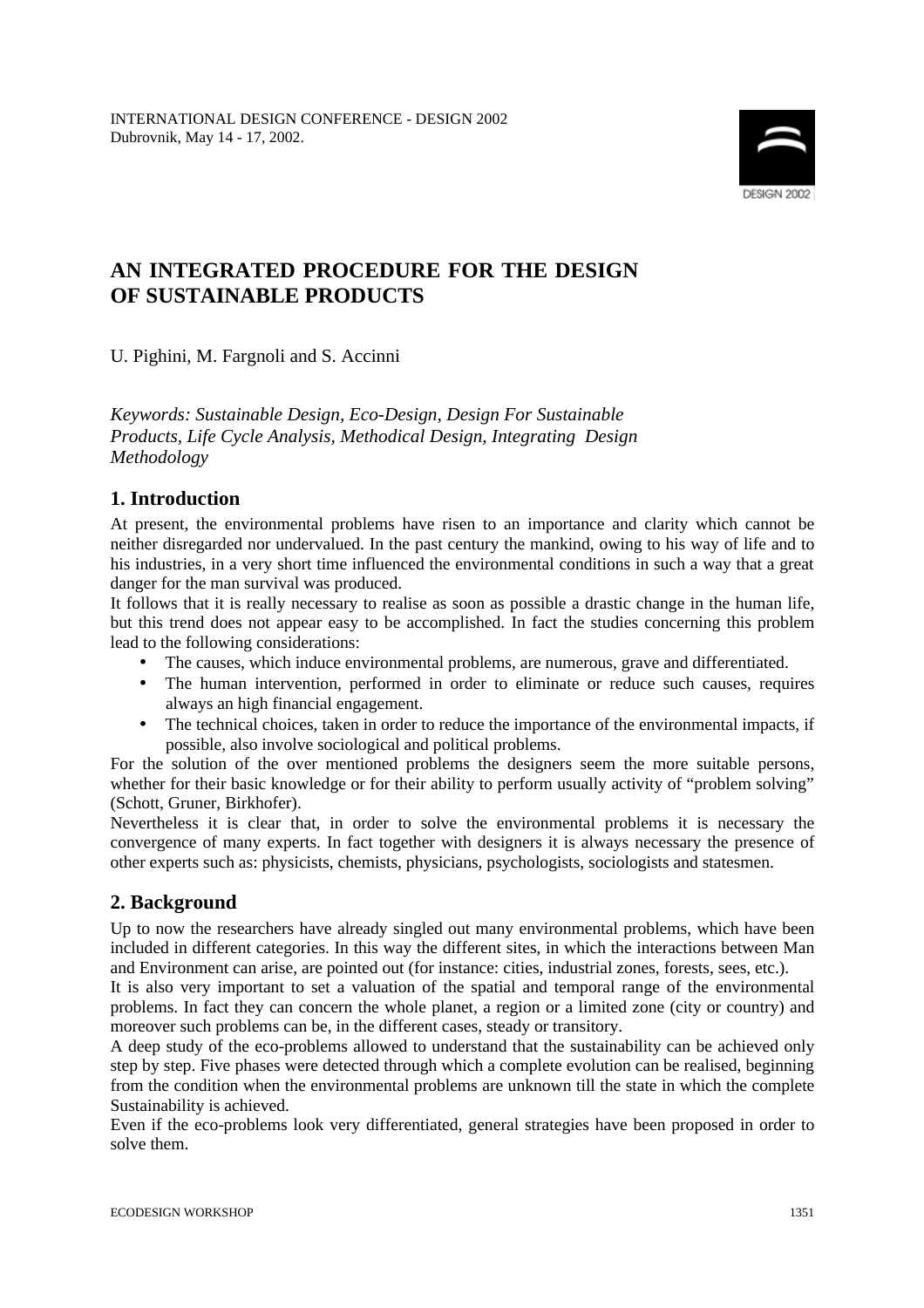Up to day it is completely clear that it is necessary the valuation of the whole Life Cycle of the product, as each phase can exert a more or less important influence on the environment (Life Cycle Design, Hundal). In product design a very important principle is that of "De-Materialisation", through which the designer tries to reduce the use of material to a minimum, in order to spare also the consumption of energy. Moreover there are other strategic decisions concerning the following problems:

- the choices of materials and processes, which allow a low environmental impact;
- the optimisation of the duration of the product life;
- the easy disassembling;
- the extension of material life (remanufacturing, recycling).

### **3. Methodologies and Design Tools**

At present, owing to several studies on the problem, many design tools have been developed and proposed. The number of different offers is high and it is not easy to carry out a general valuation in order to state the best choices, especially taking into account the development in the next future. Some examples of them are collected in Table 1.

| <b>NAME</b>    |                        | <b>Subject</b>                                          | <b>Source</b>                                                       |
|----------------|------------------------|---------------------------------------------------------|---------------------------------------------------------------------|
| 1              | <b>EMAS</b>            | Eco-management and audit scheme                         | EC.                                                                 |
| 2              | <b>ECOLABEL</b>        | CEE 880/1992                                            | EC.                                                                 |
| 3              | LCA                    | Life Cycle Assessment                                   | <b>SETAC, 1991 - ISO</b><br>14040:1997                              |
| 4              | <b>ALCA</b>            | Abridged Life Cycle Assessment                          | ISO                                                                 |
| 5              | <b>RLCA</b>            | Reverse Life Cycle Assessment                           | <b>ISO</b>                                                          |
| 6              | <b>ECODESIGN</b>       | Design Methodologies                                    | TU Wien - TU Delft                                                  |
| $\overline{7}$ | <b>ECOINDICATOR 95</b> | Eco Analysis and valuation                              | PRè-Consultant, NL-1997                                             |
| 8              | <b>EPS</b>             | <b>Environmental Priority System</b>                    | <b>Environmental Swedish</b><br>Institute (IVL), Volvo Car-<br>1992 |
| 9              | MET                    | <b>Material Energy Toxic Emissions</b>                  | "Promise Manual"                                                    |
| 10             | <b>ISO 14001</b>       | Standard for Eco Certification                          | <b>ISO</b>                                                          |
| 11             | <b>IPPC</b>            | Integrated Pollution and Prevention<br>Control          | 61/1996 EC (1999)                                                   |
| 12             | IE                     | <b>Industrial Ecology</b>                               | Gertler, 1995                                                       |
| 13             | QEFD                   | <b>Quality and Environmental Function</b><br>Deployment | Birkhofer, 1999                                                     |

**Table 1. Methodologies and tools up to now developed**

Among the whole it is deemed that the Eco-Design Methodology is the more interesting and useful tool for Designers (Brezet, Jacobsen, Wimmer) It includes all aspects of a "Design for Environment", starting from the choice of materials, through the product manufacture, utilisation, distribution and end of life. Moreover it includes also the highest design level, concerning the passage from the productobject to the product-function, through which the generation of new ideas are performed, e.g.: dematerialisation, goods-sharing, function optimisation.

For this aim the use of the tool RCLA (Reverse Life Cycle Assessment) becomes very important. In fact starting from the function (human need), the tool helps in finding the product which obtains that function with the minimum eco-impact.

### **4. Design Procedure DFSP**

The designer can face the eco-problems, using three classes of Design Tools, as follows:

*Class no.1.* In this class it is set the Eco-Design Methodology, which concerns generally all problems related with Environmental Impact from the choice of materials till liquidation (Wimmer).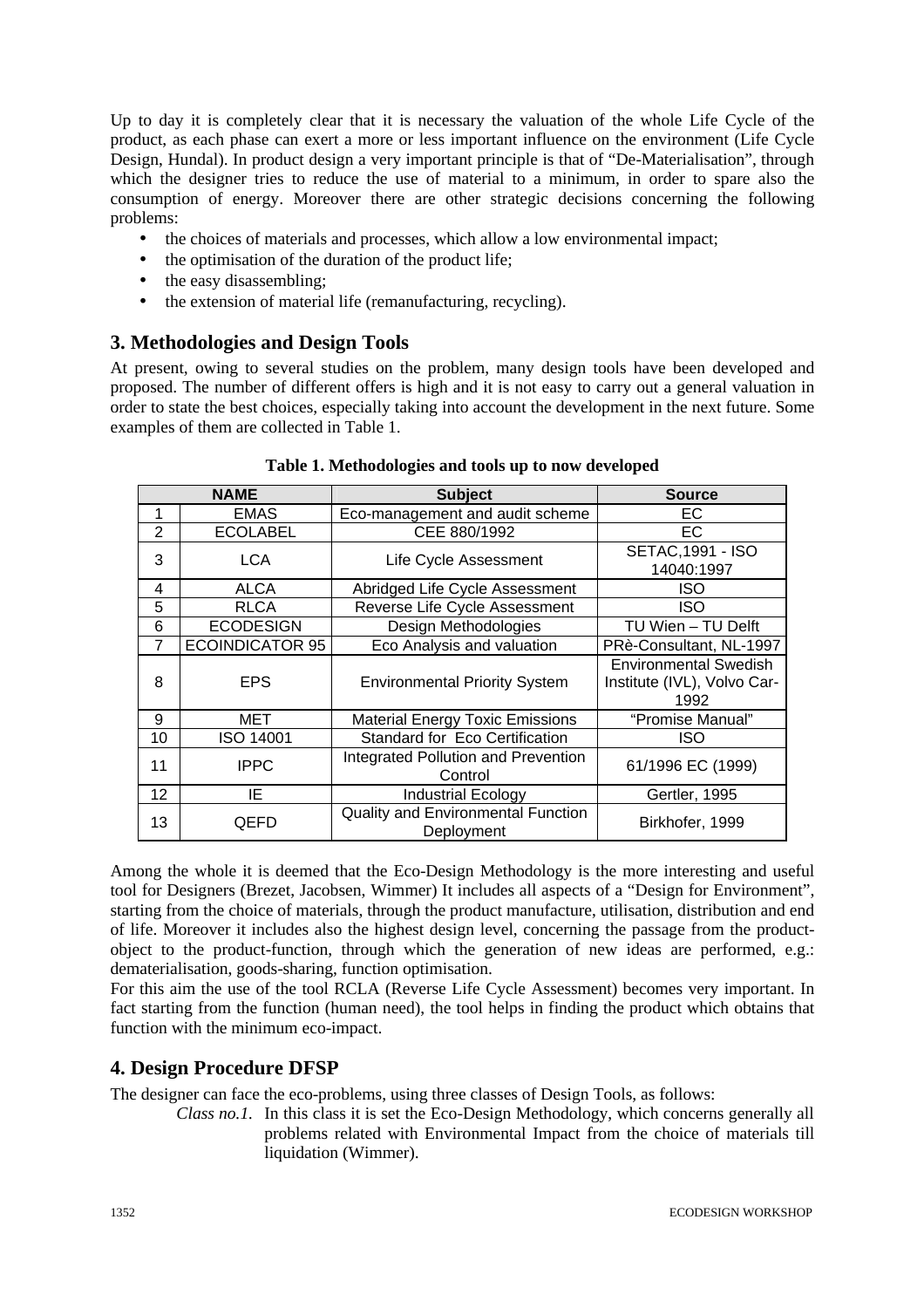- *Class no.2.* To this class belong some DFX Techniques, which are oriented to solving specific ECO-problems, e.g.: Design for Packaging, Design for Disassembling, Design for Recycling, etc. (Hundal, Johnson, Meerkamm, VDI).
- *Class no.3.* Various Design Methods for Creativity are considered in this class, e.g. TRIZ, Synectics, Brainstorming, etc.

The whole of the different tools is shown in Figure 1. In it the relations among these tools are pointed out in order to make clearer the use of the procedure, which can be further explained through the following notes:

- The designer follows as usual the design steps, shown in the flow diagram of the Design Process. In order to solve the different problems, "ad hoc" methods and design rules, pointed out by the Techniques DFX, are used.
- During the Design Process, Eco-Design Methodology is widely utilised by means of special checklists, which allow to solve the different Eco-problems.
- Together with the over mentioned Methodology, the designer can use the techniques DFX more suited for solution of Eco-problems.
- Problems, which involve Creativity, can be solved by the use of the special over mentioned methods.



**Figure 1. Design for Sustainable Products (DFSP), Concept of Procedure**

The formal complication of the explained procedure can be overcome through a deep knowledge of the methodical Flow Diagram of Design and of the various Tools (Methods and Techniques) already at disposal of Designers. The development and the subsequent use of special software can help very much the design work.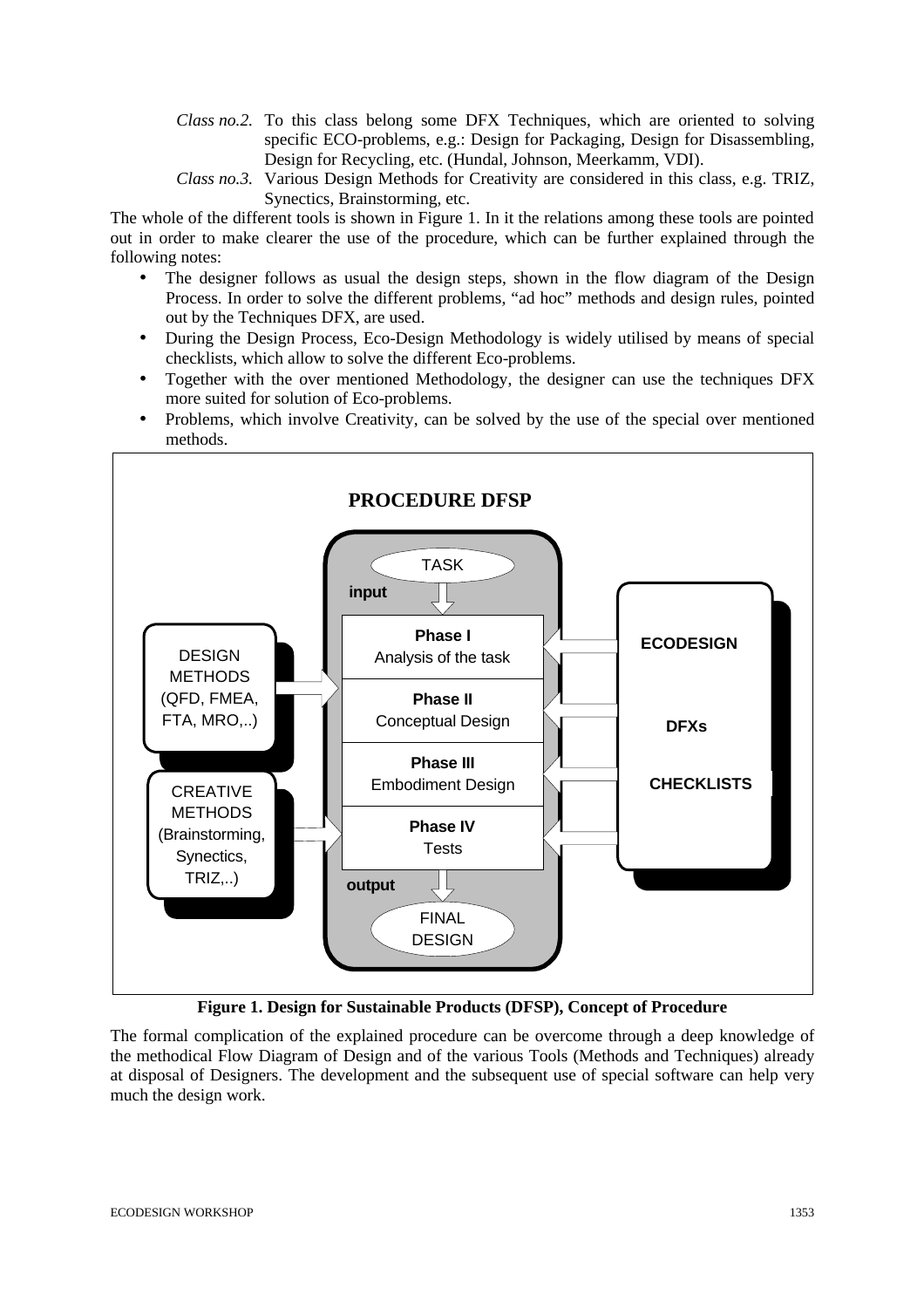## **5. Case Study**

#### **5.1 General Data**

In order to test the Eco-Procedure DFSP, it was carried out the design of a small vehicle. The features of this vehicle, collected in Table 2, can be considered like the Design Specifications of the System.

| <b>Characteristics</b> |                          |                                     |  |  |
|------------------------|--------------------------|-------------------------------------|--|--|
| 1.                     | <b>Mechanical System</b> | Multipurpose Eco-vehicle            |  |  |
| 2.                     | Dimensions:              |                                     |  |  |
|                        | - length                 | 3100 mm $\div$ 3500 mm              |  |  |
|                        | - breadth                | 1250 mm                             |  |  |
|                        | - height                 | 1650 mm                             |  |  |
| 3.                     | Propulsion               | Zero or Low Emission Motors         |  |  |
|                        | Power                    | 6 kW $\div$ 30 kW                   |  |  |
| 4.                     | Max. Speed               | 45 km/h                             |  |  |
| 5.                     | Minimum Operating Range  | 60 km                               |  |  |
| 6.                     | Utilisation              | Persons and goods transportation    |  |  |
| 7 <sub>1</sub>         | <b>Places</b>            | Limited zones (in road or off road) |  |  |

**Table 2. General characteristics of the Eco-vehicle**

In designing this vehicle many choices, suited for reducing the environmental impact, were carried out. Some of them are collected in Table 3.

|    | <b>Strategies</b>                      | <b>Choices</b>            |
|----|----------------------------------------|---------------------------|
| 1. | <b>Structure</b>                       | Space Frame               |
|    |                                        | <b>Modular Structure</b>  |
| 2. | Low eco-impact materials               | <b>Aluminium Alloys</b>   |
|    |                                        | Low Weight Materials      |
| 3. | Low Eco-impact during the use          | Electric Motor            |
|    |                                        | Low Impact Batteries      |
| 4. | Long economical use                    | Easy Maintenance          |
|    |                                        | Easy Technical Up-grading |
| 5. | Optimisation of liquidation properties | Easy Disassembling        |
|    |                                        | Easy Recycling            |

**Table 3. Preliminary choices for reducing Environmental Impact**

In our opinion, the development of this vehicle represents an attempt directed to the solutions of environmental problems, like the control of noise and pollution.

The vehicle will be specially suited for zones where these features are especially required, like historic centres, hospitals, camping, tourist villages, campus. The modular structure allows easy modifications, which enable many uses, like microbus, lorry or mixed.

### **5.2 Application of the DFSP procedure**

Following the methodical Design Process, during the analysis of the task, it was collected a wide information, which allowed to confirm clearly the real importance of this choice.

In this phase the method QEFD was initially used in order to detect whether the characteristics which are to be considered, or their relative importance. In the 2nd Phase of the Process, through the study of the main function and of the function structure, it was possible to develop the morphological matrix, achieving two different concepts of the Eco-vehicle.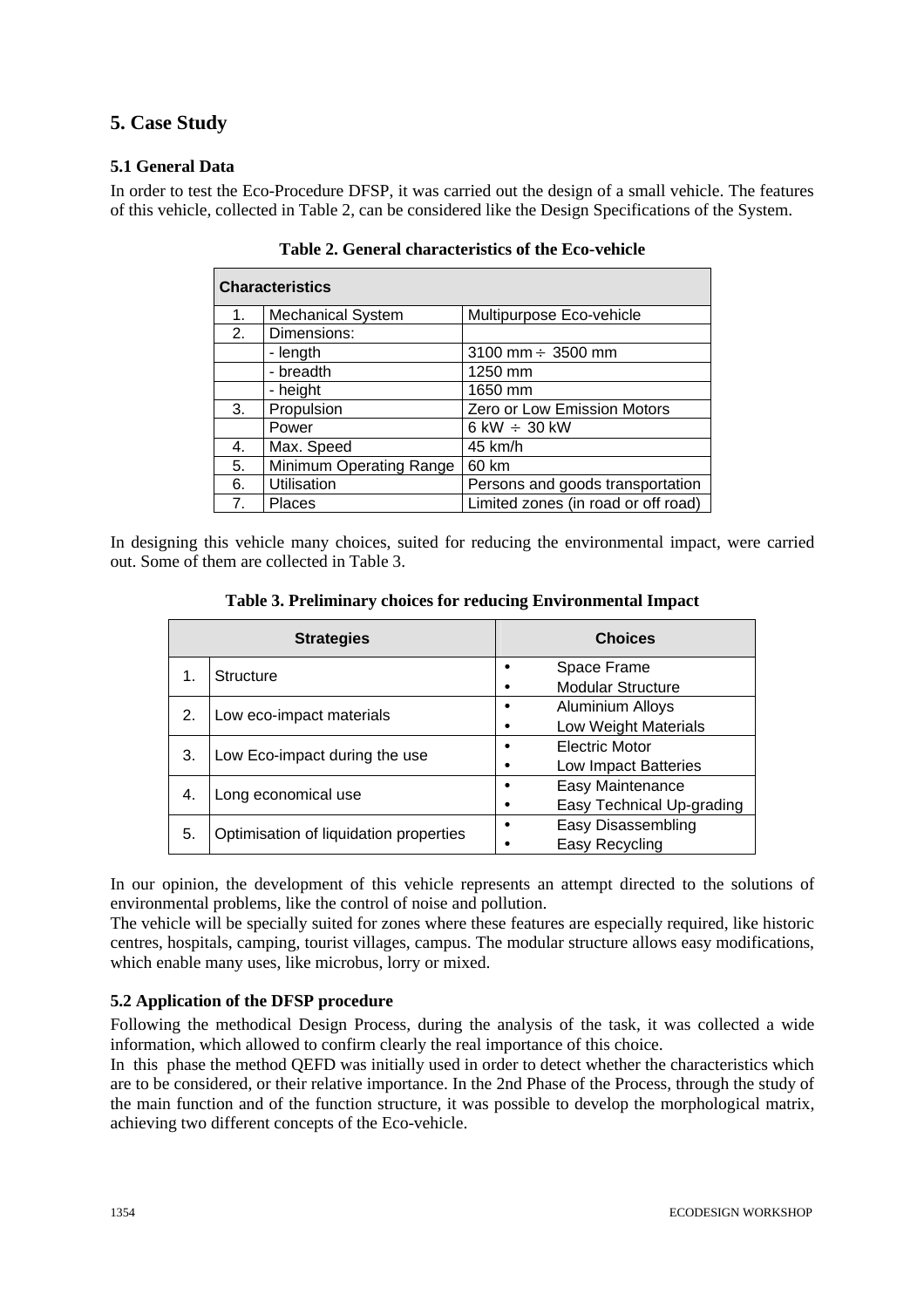In this phase some creative methods and the Ecodesign Pilot were successfully used in order to check the different choices and to detect the most interesting solutions. In the development of the mechanical system it was given great importance to the use of modular structures, in order to have the possibility to obtain many types of Eco-vehicles by means of simple modifications.

For instance: the mechanical system can be used for 2 or 4 persons, only increasing the length of the lower frame and adding a new module in the upper part, Figure 2. In this case the wheel base was increased from 1.800 mm. to 2.150 mm.



**Figure 2. Scheme of the modular structure**

The most important problem, which was faced during this preliminary design, concerns the development of the space frame of the vehicle.

Many solutions were attempted before singling out the best one, which is shown in Figure 3.

This solution was reached through accurate calculations with solid modeling and Finite Element Analysis. Through the calculation it was possible to study the frame from every points of view: static resistance, fatigue resistance, crash resistance, vibrations and deformations. The materials, used for the structure, were the following ones:

- 6061 Alloy for the basic structure
- 6063 A Alloy for the lower stressed elements
- 6015 Alloy for the parts in stamped plates.

The design of this vehicle was performed considering many design properties like Aesthetics, Safety, Reliability, Ergonomics, Standards agreement, Performances, Maintainability, Cost. The specific choices, made in this case in order to reduce the environmental impact, concerned the following problems:

- **Vehicle structure:** space frame with possibility of easy modular changes.
- **Structure simplicity:** ease of manufacture, assembling and disassembling.
- **Materials:** high recycle ability (Aluminium Alloys,...).
- **Motor:** zero or low emissions system (e.g.: electric motor, hydrogen motor, air compressed motor, hybrid motor).

For this study proper techniques DFX were used just in time, when the related problems occurred. Moreover, also LCA was used during the first stages of the  $3<sup>rd</sup>$  Phase of the Design Process.

### **6. Conclusions**

The development of the Eco-vehicle has shown the validity of the proposed procedure DFSP.

In Author's opinion it can be used successfully on the basis of the methodical Design Process and of the different design tools (Methods and Techniques), which are at present at disposal of all designers.

The implementation of this procedure in a special software is in execution. When the program is ready, it will be extremely useful for cutting design times and costs.